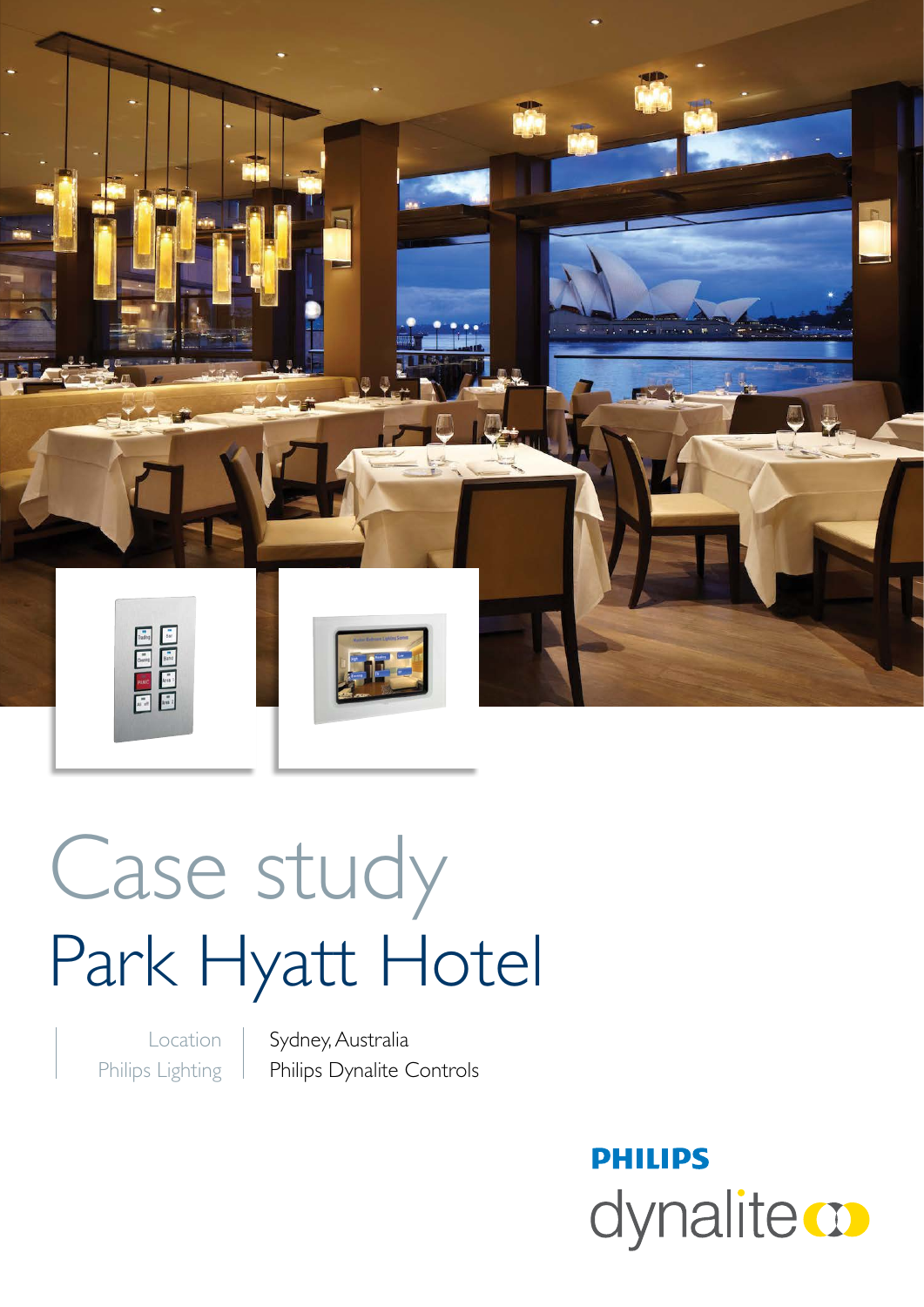# **Background**

When Park Hyatt Sydney decided to extensively renovate its landmark hotel on Sydney's waterfront, it wanted a lighting solution that would complement this breathtaking location, as well as its new architecture and interior design. A highly specific lighting design created by internationally renowned lighting designer David Singer, has been brought to life by a Philips Dynalite control system and as a result, the hotel has achieved a dramatic transformation.

### The challenge

Luxury hotels strive to retain a feeling of market leadership designed to optimize the customer experience and exceed their expectations. For the Park Hyatt Sydney hotel, its very location on the waterfront in Sydney Harbor represents both its biggest strength and its greatest challenge.

With views across Sydney Cove taking in both the Sydney Opera House and the Sydney Harbour Bridge, the Park Hyatt Sydney boasts one of the best city views in the world, featuring two of Australia's most recognized iconic landmarks. Guests are sure to be left breathless by the hotel's very position and outlook. The challenge is to complement this panorama with an equally unforgettable interior experience.

First opened in 1990, the Park Hyatt Sydney has recently reopened, following the largest and most comprehensive renovation in its 22-year history. Every aspect of the hotel has been dramatically transformed – from the private guest rooms to the public communal areas – to enhance the guest experience and set a new benchmark in modern luxury for the hospitality industry.

Architecturally designed guestrooms feature floor-to-ceiling glass façades that open onto private balconies, which allow guests to absorb the beauty and vibrancy of Sydney's bustling harbor front.

Renowned Australian artists have been commissioned to create unique artwork throughout the hotel – including sculptures, paintings and photographs. The restaurant and bar, private dining rooms, day spa and recreational facilities have all been meticulously redesigned to maximize guest enjoyment in one of Australia's premier hotels.

The Park Hyatt Sydney's redesign was aimed at bringing a new level of contemporary hospitality luxury to the edge of Sydney Harbour. A lighting control solution from Philips Dynalite was chosen for the company's proven capabilities, professionalism, credibility, sustainable options and value for money. The lighting design had to blend seamlessly with the new redesign concept of the hotel. Custom lighting and warm, neutral hues adorn the hotel's furnishings and décor to complement its newfound residential indoor-outdoor living experience.

## The solution

There was a Philips Dynalite solution on site prior to the renovation and Philips had already built up a good relationship and exemplary record with the hotel over the years. The Philips Dynalite team were confident they could achieve a number of outcomes that other lighting control solutions providers could not. This has been proven on many projects around the globe.

The solution includes seamless integration to third-party systems within the hotel – such as the fire control system, motorized blinds and the AMX AV equipment. It was also important to achieve an intuitive ease-of-control of the hotel's lighting with an ability to



The hotel's lighting emulates natural light levels, such that at times of the day when there is less light outside, the hotel's lighting system is set to deliver a warmer, cosier lighting ambience.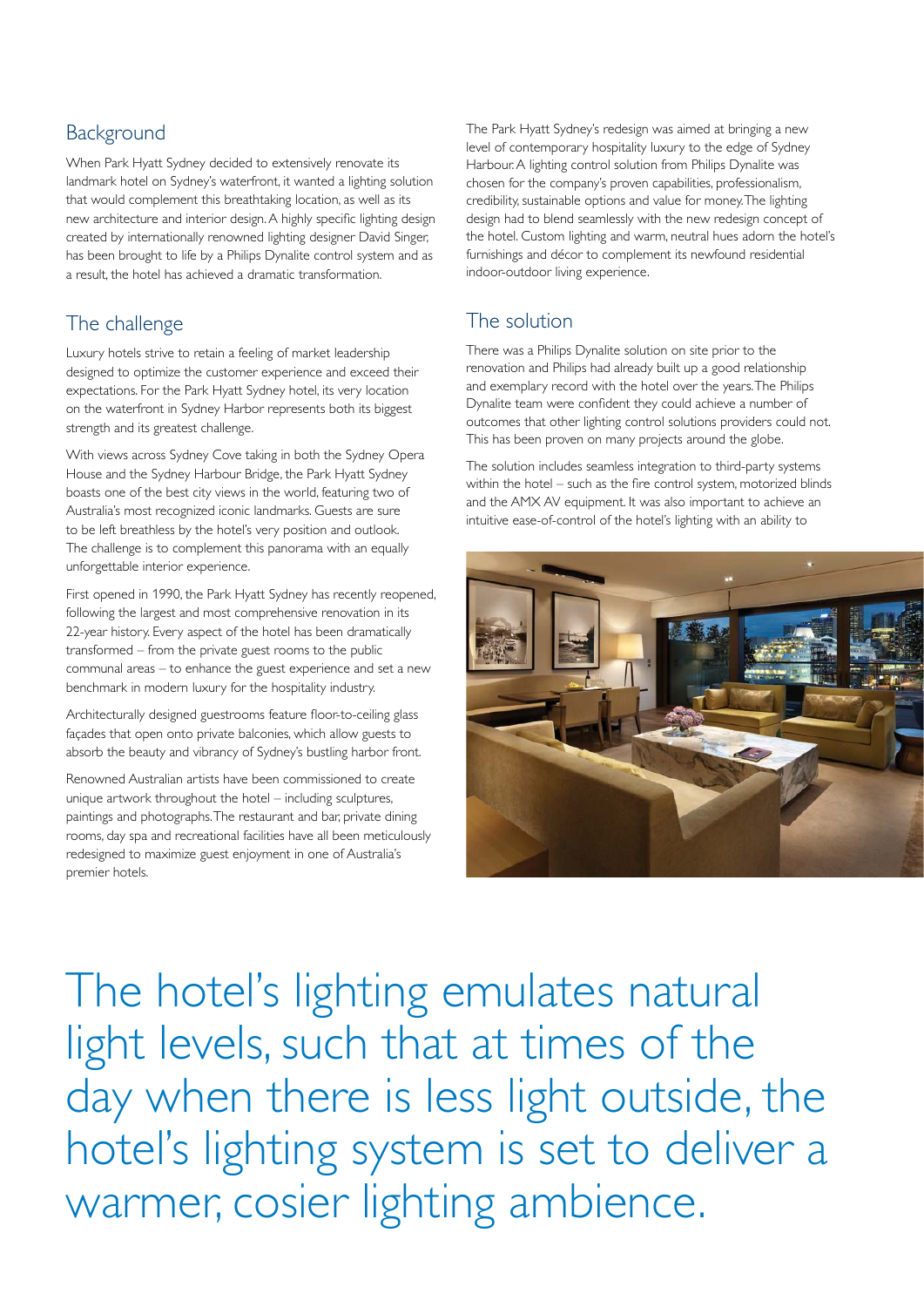

#### Fast facts

| Customer                                                                                                                                                                                      |
|-----------------------------------------------------------------------------------------------------------------------------------------------------------------------------------------------|
| Park Hyatt                                                                                                                                                                                    |
| Location                                                                                                                                                                                      |
| Sydney, Australia                                                                                                                                                                             |
| <b>Lighting Designer</b>                                                                                                                                                                      |
| Bar Lighting Studios                                                                                                                                                                          |
| Products                                                                                                                                                                                      |
| DDRC1220FR Relay Controller, DLE1210 and DLE1205 Leading<br>Edge Dimmer Controllers, DBC1210 Dimmer Controller, DDTC001<br>Timeclock, DPN Classic Series User Interfaces, DTP170 Touchscreen. |
| <b>Lighting Solutions</b>                                                                                                                                                                     |
| Energy efficiency, architectural lighting design, lighting controls for hotels,                                                                                                               |

function rooms, foyers, suites and back-of-house.

easily change lighting scenes. Part of this entailed the requirement for a solution that could be controlled through an iPad. Philips provided lighting controls for the back-of-house and common guest areas of the hotel, including the main foyer, ballroom, restaurant, the pool area, lift lobbies and gym.

The lighting control solution included the use of a combination of DDRC1220FR relay controllers, DLE1210-RCBO and DLE1205- RCBO leading edge dimmers and DBC1210-RCBO dimmer controllers from Philips Dynalite. Together, these enable the custommade luminaires to be fully controlled. The luminaires include leading edge halogen globes and wall-mounted dimmers. The ability to dim the lighting throughout most of the hotel areas was an important design consideration for the project.

Different lighting preset scenes have been programmed for Sunrise, Daytime, Early Afternoon, Late Afternoon, Sunset, Early Evening and Mid Evening for the main foyer, restaurant and function areas. These lighting presets mimic natural light levels at different times of the day, allowing the hotel to feel more attuned to its surroundings. Furthermore, it enables the building's occupants to feel more relaxed and in closer harmony with their natural circadian rhythms throughout the passage of day.

To facilitate the seamless transition of these lighting scenes, a Philips Dynalite DDTC001 timeclock automatically changes from one preset to the next at pre-defined times. The timeclock allows the exact times of these transition phases to vary throughout the year as sunrise and sunset times change from one season to the next. Approximately 90 per cent of the lighting control in the public areas of the hotel is achieved through these timer-based functions.

Where manual control of the systems is required, Philips Dynalite DPN Series user interfaces have been used. One Philips Dynalite DTP170 touchscreen has also been provided in the engineering office as a redundant universal control.

The Philips Dynalite lighting control system comprises a total of 396 channels for switching and dimming. These are connected via 13 interlinked networks using Philips Dynalite's sophisticated peer-topeer communications serial bus network, DyNet, on a trunk-andspur topology. Integration to the various third-party systems was achieved through Philips Dynalite DTK622-RS232 Nodes.

#### **Benefits**

One of the principal design aspects for the lighting control was to be able to maintain a consistency of light level from outside to inside. The result is that the hotel's lighting emulates natural light levels, such that at times of the day when there is less light outside, the hotel's lighting system is set to deliver a warmer, cosier lighting ambience.

A very specific architectural look and feel that Park Hyatt adheres to across all of their hotels was achieved. The lighting and lighting design control was very much based around accomplishing this look.

The care and precision with which this process was carried out undoubtedly contributed to the successful project outcome. The location is stunning and the lighting effects truly complement the hotel's surroundings. A highlight is the presidential suite, from which there is an amazing 270-degree view that encompasses the Dawes Point Park, the Harbour Bridge, the North Sydney shoreline, the Opera House and Circular Quay.

The upgrades have been popular with hotel guests and staff alike. Park Hyatt Sydney is pleased with the lighting system and installation that has been done. All lighting is performing perfectly as designed. With a coveted harbor-front location between the Sydney Opera House and Sydney Harbour Bridge, the refurbished Park Hyatt Sydney now offers guests an intimate, residential-style hotel with architecture, design and art that reflects the Australian landscape.